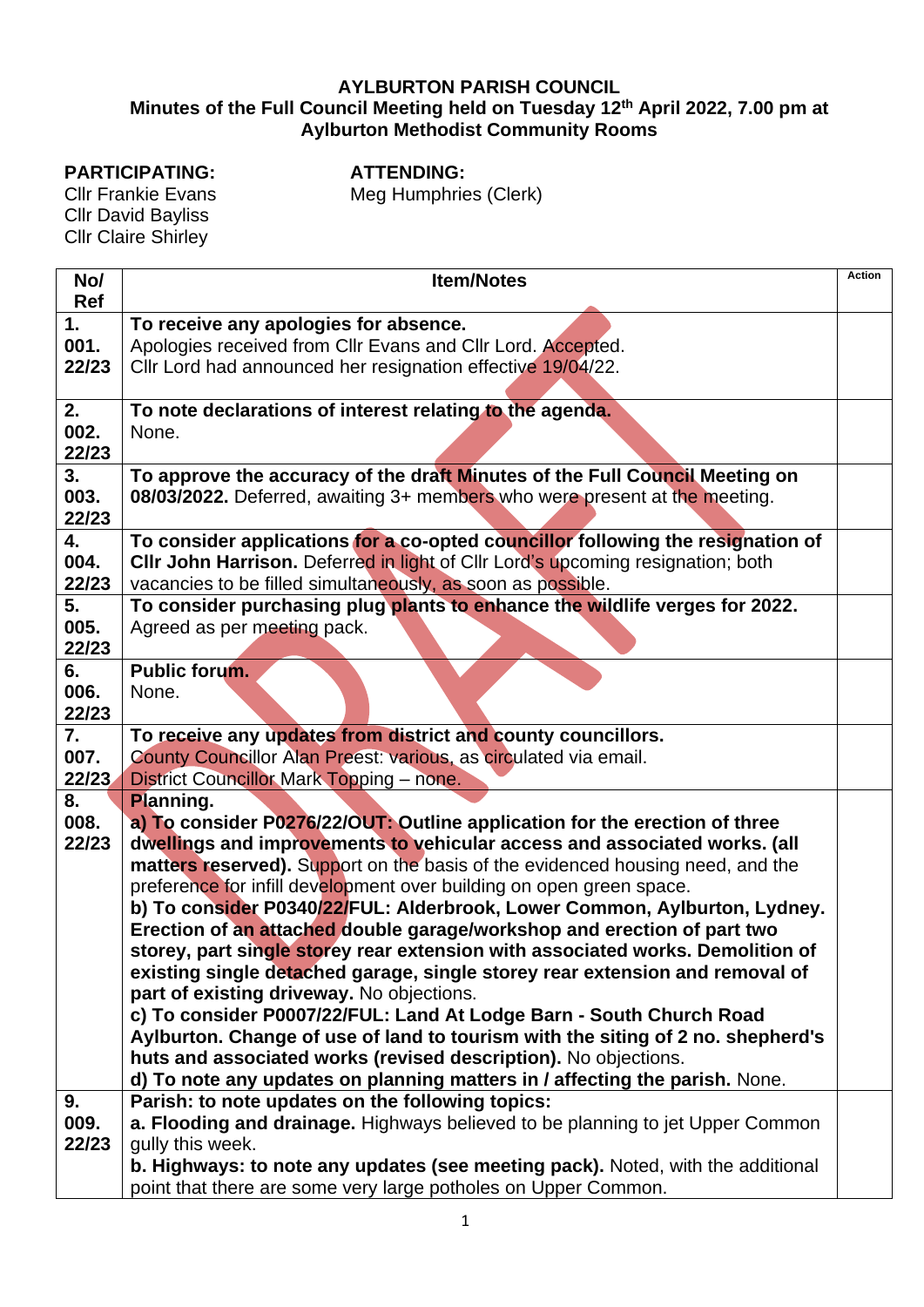|       | c. Public rights of way. Clerk to relay comments on maintenance needed from a     |                                                                                        |        |    |  |
|-------|-----------------------------------------------------------------------------------|----------------------------------------------------------------------------------------|--------|----|--|
|       | parishioner to PROWs officer.                                                     |                                                                                        |        |    |  |
|       | d. Trees/hedges. Removal of failed trees/limbs in the churchyard is now complete. |                                                                                        |        |    |  |
|       | e. Former Upper Common allotments wall deterioration. Ongoing.                    |                                                                                        |        |    |  |
|       |                                                                                   | f. Allotments. Most rental payments have been made. The clerk will chase up any        |        |    |  |
|       | missing payments in May.                                                          |                                                                                        |        |    |  |
|       |                                                                                   | g. Grass cutting. All work appeared to be going smoothly on the whole.                 |        |    |  |
|       |                                                                                   | h. Wildflower verges. Signage has arrived.                                             |        |    |  |
|       | i. Parish flower tubs. No updates.                                                |                                                                                        |        |    |  |
|       |                                                                                   | j. Bus shelters. Clerk to request Countrywide strim back the brambles behind           |        | MΗ |  |
|       | Sandford Road bus shelter.                                                        |                                                                                        |        |    |  |
|       | k. Litter-picking. No updates.                                                    |                                                                                        |        |    |  |
|       |                                                                                   | I. Dog waste bins. Some residents observed putting 'household' dog waste in the        |        |    |  |
|       |                                                                                   | dog waste bins. Agreed to put up a notice on the bin to discourage.                    |        |    |  |
|       | m. Two Rivers garages. No updates.                                                |                                                                                        |        |    |  |
|       |                                                                                   | n. Kiosk on Upper Common. The collection is believed to be imminent.                   |        |    |  |
|       | o. Ducktown Echo. Spring 2022 edition: the extra pages will not be needed.        |                                                                                        |        |    |  |
|       | p. Motocross events. No updates.                                                  |                                                                                        |        |    |  |
|       |                                                                                   | q. Weeding. To consider an offer of weeding received from CIIr Topping.                |        |    |  |
|       | Approved.                                                                         |                                                                                        |        |    |  |
|       |                                                                                   | r. Platinum Jubilee. It was noted that the WI will be decorating the Cross             |        |    |  |
|       | monument for the occasion.                                                        |                                                                                        |        |    |  |
| 10.   | 10. Finance                                                                       |                                                                                        |        |    |  |
| 010.  |                                                                                   | a) To ratify the payment of 27.40 to CIIr Bayliss for materials to repair benches.     |        |    |  |
| 22/23 |                                                                                   | Ratified, but Cllr Bayliss queried the total. Clerk to review the receipts and rectify |        | MН |  |
|       | this.                                                                             |                                                                                        |        |    |  |
|       | b) To approve this month's payments.                                              |                                                                                        |        |    |  |
|       | Approved as follows:                                                              |                                                                                        |        |    |  |
|       | M Humphries Clerk Pay March 2022                                                  |                                                                                        | 383.52 |    |  |
|       | Merlin Waste Dog Bins March 2022                                                  |                                                                                        | 95.33  |    |  |
|       | <b>GAPTC</b>                                                                      | <b>Training – Cllr Topping</b>                                                         | 50.00  |    |  |
|       | <b>GAPTC</b>                                                                      | Membership 2022-23                                                                     | 191.64 |    |  |
|       | GraphicsShack                                                                     | <b>Additional copies of Nature Watch</b>                                               | 30.00  |    |  |
|       | <b>TrunkArb</b>                                                                   | Removal of dropping branch in churchyd252.00                                           |        |    |  |
|       | <b>TrunkArb</b>                                                                   | Removal of fallen tree in churchyard                                                   | 750.00 |    |  |
|       | <b>Lydney Park EstKears Moor rent</b>                                             |                                                                                        | 90.00  |    |  |
|       | <b>MowTech</b>                                                                    | Upper Common grasscutting/trees/tubs                                                   | 174.00 |    |  |
|       | <b>PATA</b>                                                                       | Payroll services Q4 of 2021-22                                                         | 23.85  |    |  |
|       | M Humphries                                                                       | Reimbursement for wildlife verge boards 36.24                                          |        |    |  |
|       | Countrywide                                                                       | Verge mowing March 2022                                                                | 342.85 |    |  |
|       |                                                                                   | c) Income. To note any income received since the last meeting:                         |        |    |  |
|       | Noted as follows:                                                                 |                                                                                        |        |    |  |
|       | 08/03/22<br><b>RW</b>                                                             | Allotment payment                                                                      | 20.00  |    |  |
|       | CB<br>08/03/22                                                                    | Allotment payment                                                                      | 20.00  |    |  |
|       | 09/03/22<br>Lloyds                                                                | <b>Bank Interest</b>                                                                   | 0.06   |    |  |
|       | 10/03/22<br>DE                                                                    | Allotment payment                                                                      | 10.00  |    |  |
|       | 10/03/22<br>KM                                                                    | Allotment payment                                                                      | 20.00  |    |  |
|       | $MD + SD$<br>28/03/22                                                             | Allotment payment                                                                      | 40.00  |    |  |
|       | 06/04/22<br><b>JW</b>                                                             | Allotment payment                                                                      | 40.00  |    |  |
|       | d) To confirm completion of Internal Controls checks for Quarter 1                |                                                                                        |        |    |  |
|       | (retrospective). Confirmed.                                                       |                                                                                        |        |    |  |
|       |                                                                                   |                                                                                        |        |    |  |